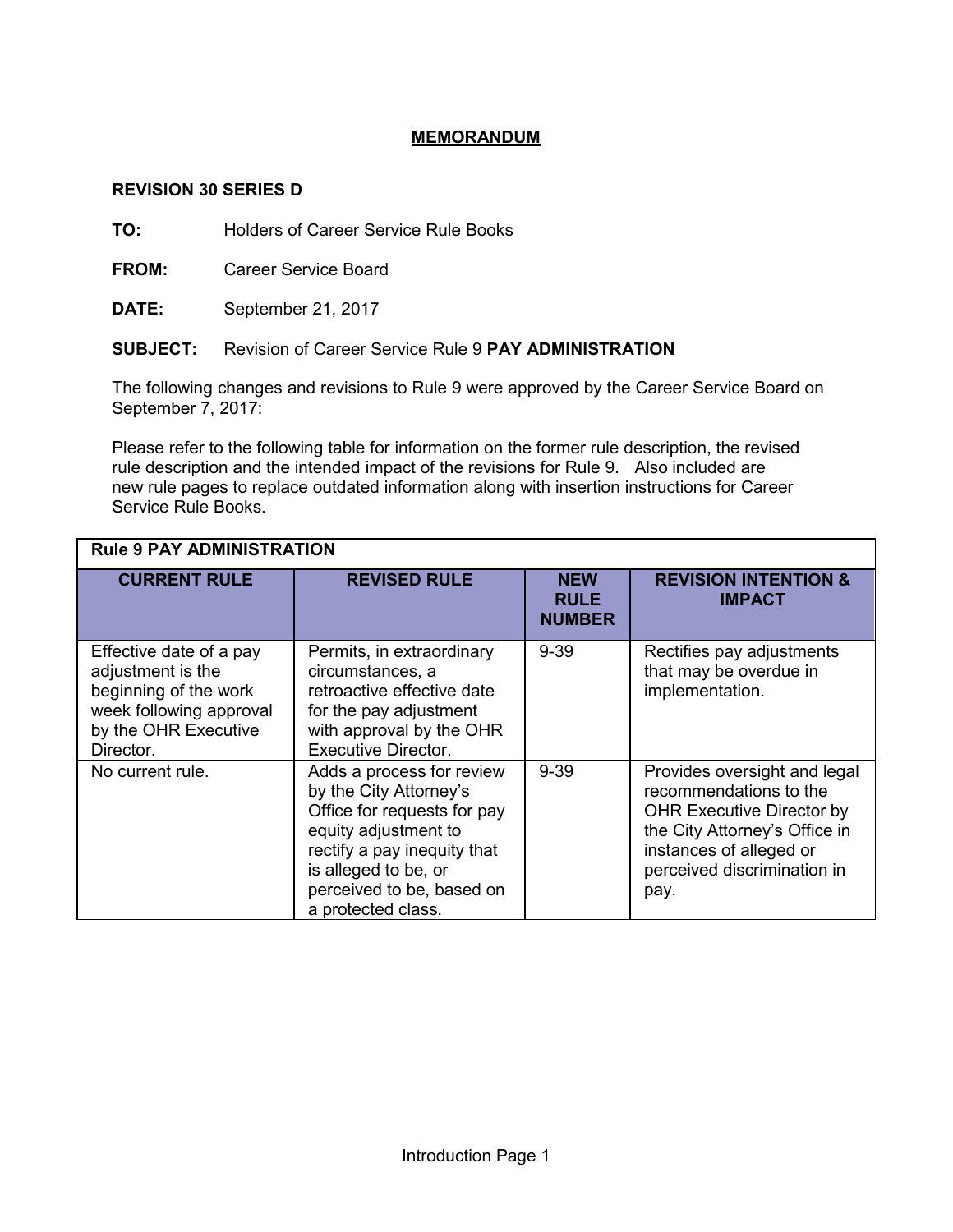| <b>Rule 9 PAY ADMINISTRATION</b>                                                                                                                                                                                                                                                                                                                                                                 |                                                                                                                                                                                                                                                                                                                                                                                                                                |                                            |                                                                                                                                                                                                                                                                                                                                                                                                     |
|--------------------------------------------------------------------------------------------------------------------------------------------------------------------------------------------------------------------------------------------------------------------------------------------------------------------------------------------------------------------------------------------------|--------------------------------------------------------------------------------------------------------------------------------------------------------------------------------------------------------------------------------------------------------------------------------------------------------------------------------------------------------------------------------------------------------------------------------|--------------------------------------------|-----------------------------------------------------------------------------------------------------------------------------------------------------------------------------------------------------------------------------------------------------------------------------------------------------------------------------------------------------------------------------------------------------|
| <b>CURRENT RULE</b>                                                                                                                                                                                                                                                                                                                                                                              | <b>REVISED RULE</b>                                                                                                                                                                                                                                                                                                                                                                                                            | <b>NEW</b><br><b>RULE</b><br><b>NUMBER</b> | <b>REVISION INTENTION &amp;</b><br><b>IMPACT</b>                                                                                                                                                                                                                                                                                                                                                    |
| Permits a one-time<br>recruitment bonus up to<br>\$10,000 to attract a<br>highly qualified external<br>candidate whose KSAs<br>are deemed essential to<br>the City. No repayment<br>requirement if employee<br>voluntarily terminates<br>employment.                                                                                                                                             | Provides monetary<br>guidelines for payment of<br>a one-time recruitment<br>bonus as well as criteria<br>for when recruitment<br>bonus may be paid.<br>Describes process for<br>approval of recruitment<br>bonus. Requires<br>repayment of recruitment<br>bonus if employee<br>voluntarily terminates<br>employment within two<br>years.                                                                                       | $9 - 66$                                   | Restores OHR as the<br>approver for the<br>recruitment bonus.<br>Provides leveling guidance<br>for payment of a<br>recruitment bonus.<br>Provides additional<br>criteria/guidance for when<br>a recruitment bonus may<br>be paid. Institutes a<br>recruitment bonus recovery<br>provision consistent with<br>Section 9-67; intended to<br>be an employee retention<br>tool.                         |
| Permits a relocation<br>premium up to \$7,500 to<br>attract a highly qualified<br>external candidate whose<br>KSAs are deemed<br>essential to the City. No<br>limit on where employee<br>is relocating from.<br>Requires pro-rated<br>repayment of relocation<br>premium, based on<br>months of service, if<br>employee voluntarily<br>terminates within two<br>years of starting<br>employment. | Limits payment of<br>relocation assistance to<br>when a candidate resides<br>a significant distance from<br>Denver, Provides criteria<br>for when relocation<br>assistance may be paid.<br>Describes process for<br>approval of relocation<br>assistance. Requires pro-<br>rated repayment of<br>relocation assistance,<br>based on years of service,<br>if employee voluntarily<br>terminates employment<br>within two years. | $9 - 67$                                   | Restores OHR as the<br>approver for the relocation<br>assistance. Provides<br>additional criteria/guidance<br>for when a relocation<br>assistance may be paid.<br>Simplifies the relocation<br>documentation submittal<br>process. Revises the<br>relocation assistance<br>recovery provision to pro-<br>rated on a yearly, not<br>monthly, basis; intended to<br>be an employee retention<br>tool. |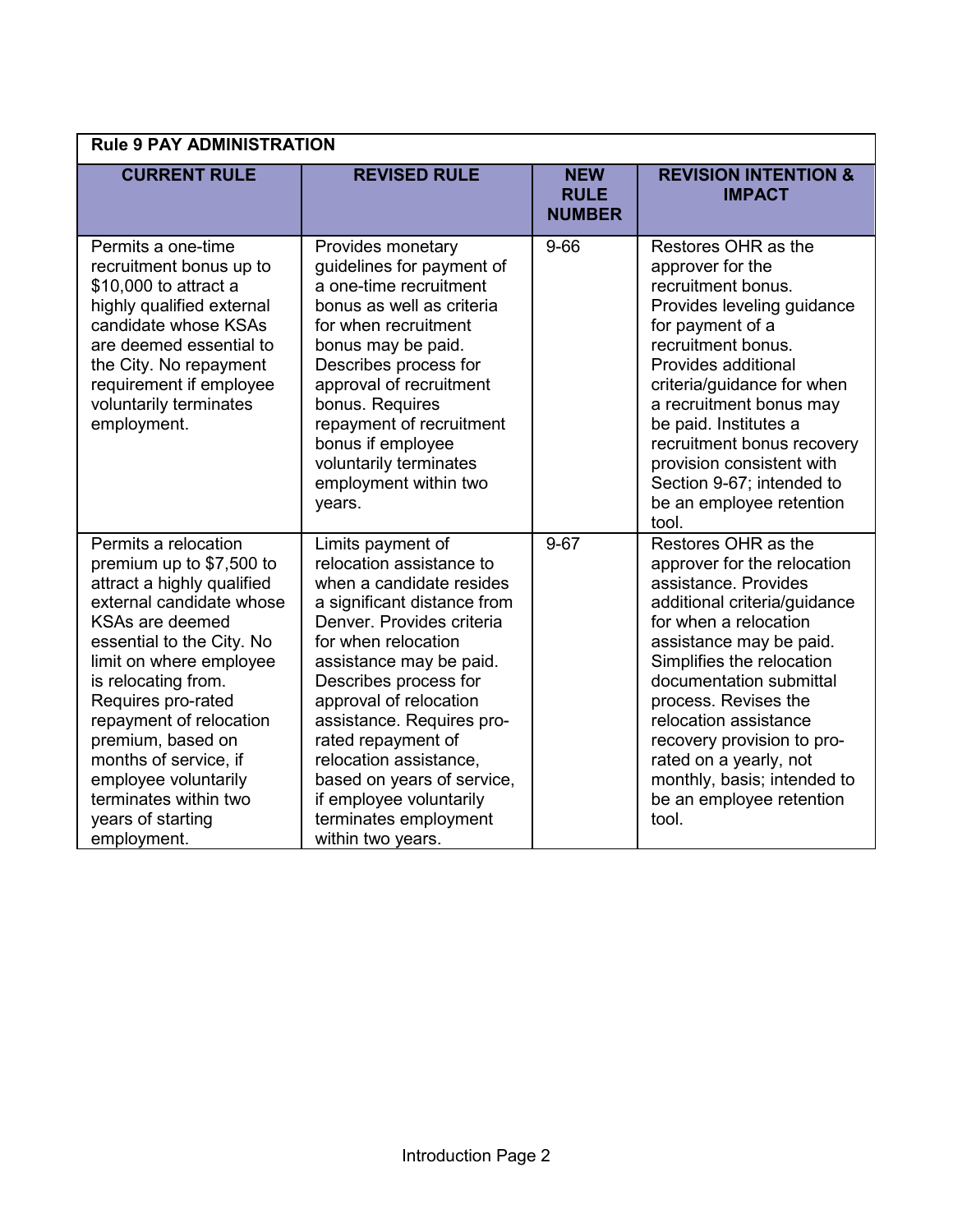|                | <b>Page Number</b> | <b>Issuance Dates</b> |
|----------------|--------------------|-----------------------|
| <b>Remove:</b> |                    |                       |
|                | $9 - 7$            | January 24, 2017      |
|                | $9 - 7.1$          | January 24, 2017      |
|                | $9 - 17$           | July 31, 2015         |
|                | $9 - 18$           | January 7, 2013       |
|                | $9 - 19$           | January 7, 2013       |
|                | $9 - 20$           | January 7, 2013       |
|                | $9 - 21$           | November 18, 2015     |
|                | $9 - 22$           | July 31, 2015         |
|                | $9 - 23$           | January 7, 2013       |
|                | $9 - 24$           | January 7, 2013       |
|                |                    |                       |

|                      | <b>Page Number</b>                            | <b>Issuance Dates</b> |
|----------------------|-----------------------------------------------|-----------------------|
| <b>Replace with:</b> | $9 - 7$<br>$9 - 7.1$<br>$9-17$ through $9-26$ | September 21, 2017    |

# **PLEASE INSERT IN YOUR RULE BOOK AS SOON AS POSSIBLE. THANK YOU.**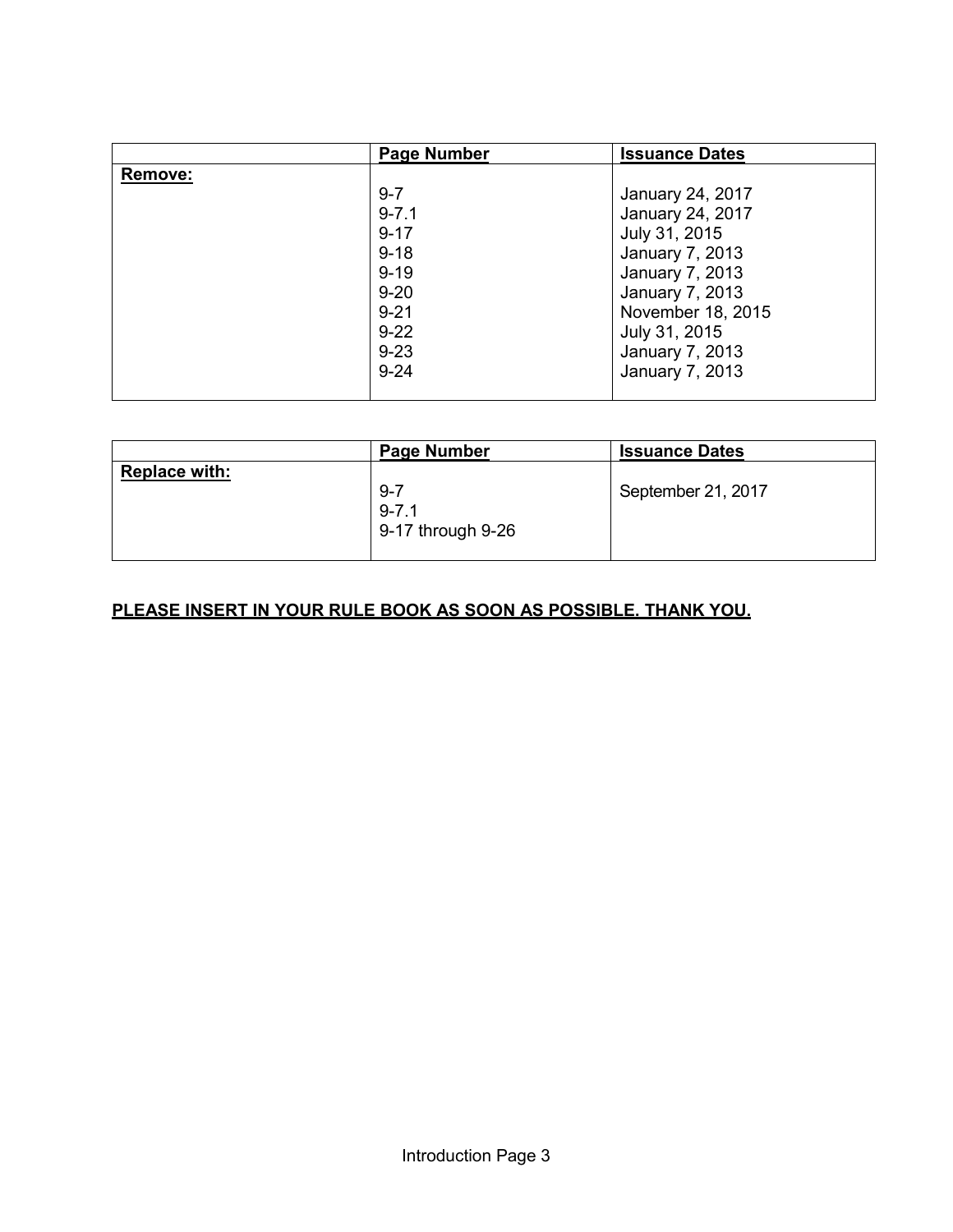#### 9-38 Interim market adjustments

(Re-numbered December 21, 2012; Rule Revision Memo 66C)

- A. The Board, following a public hearing, may make a market adjustment in a pay practice, or create a temporary pay practice, if the Board finds that all of the following conditions exist:
	- 1. Numerous vacancies exist in the classification(s) that will be affected by the proposed pay practice;
	- 2. Recruitment has not been effective;
	- 3. Retention rate is low; and
	- 4. Market driven personnel shortages in the classification(s) are causing difficulty in fulfilling an essential mission of the City.
- B. An interim market adjustment shall remain in effect for up to one (1) year. Nothing in this subparagraph prevents a new market adjustment from being established for the same classification(s), provided that all of the requirements of the previous subparagraph are met.

9-39 Pay adjustment within the salary range (Revised September 21, 2017; Rule Revision Memo 30D)

- A. An appointing authority may adjust pay for an employee, within that employee's current salary range, if the purpose is to eliminate a pay disparity, including a pay inequity that is alleged or could be perceived to be based on a protected class, so long as that employee's pay is being compared with the pay of another employee who is:
	- 1. In the same classification; or
	- 2. In the same classification series; or
	- 3. In a classification in the same occupational group within the same career path performing comparable types of duties; or
	- 4. Subordinate to the existing employee in that employee's chain of command.
- B. A pay adjustment within the salary range requires the approval of the OHR Executive Director. The effective date of any such pay adjustment shall be the beginning of the work week following approval by the OHR Executive Director. In the case of extraordinary circumstances and with the approval of the OHR Executive Director, the effective date of the pay adjustment may be for a retroactive date at the beginning of a work week. However, no retroactive pay adjustment shall extend into the prior fiscal year.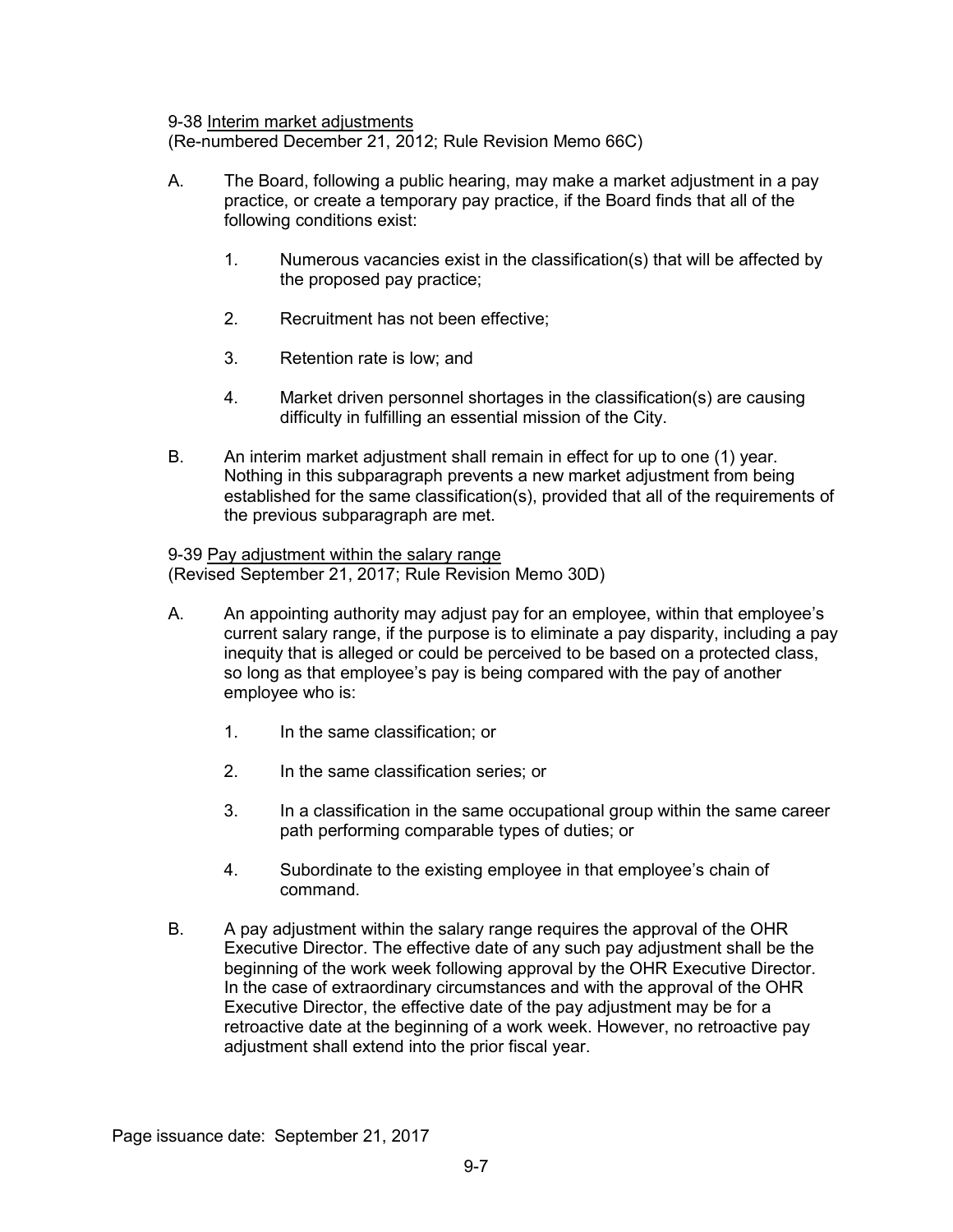- C. For pay adjustments other than those described in paragraph D of this Rule 9-39, the appointing authority's request for approval shall explain:
	- 1. The reason the pay inequity exists, including information about how pay factors (as listed in Rule 9-5.F and/or Appendix 7.A) have contributed to the pay inequity; and
	- 2. If applicable, why employees in the same classification in the same work group are not being considered in the request. This explanation should include information about how the excluded employees are not affected by the pay factors (as listed in Rule 9-5.F and/or Appendix 7.A).
- D. When the OHR Executive Director receives a request for a pay equity adjustment within the salary range to rectify a pay disparity that is alleged, or could be perceived to be, based on a protected class, the OHR Executive Director shall forward the request to the City Attorney's Office for review. For these pay equity adjustments, the appointing authority's request for approval shall:
	- 1. Identify the employee's protected class (e.g., race, sex, etc.); and
	- 2. Explain why the employee's protected class is alleged to be, or could be perceived to be, the reason for the inequity.

Once the City Attorney's Office completes its review, it shall provide the OHR Executive Director with its legal recommendations regarding the request. A pay equity adjustment pursuant to this paragraph D does not constitute an admission that the City, or any department or agency, discriminated against any employee.

- E. The OHR Classification and Compensation Division may review employees' pay across departments or agencies within the same classification(s), within the same classification series, or within the classification(s) with the same career path with comparable duties in order to make recommendations on pay actions to be submitted to appointing authorities for consideration of pay action.
- F. Appointing authorities are encouraged to submit pay equity or pay adjustment requests to the OHR as soon as possible after a qualifying pay event has been identified. Requests must be made using the current OHR Classification and Compensation Pay Equity Adjustment Request form.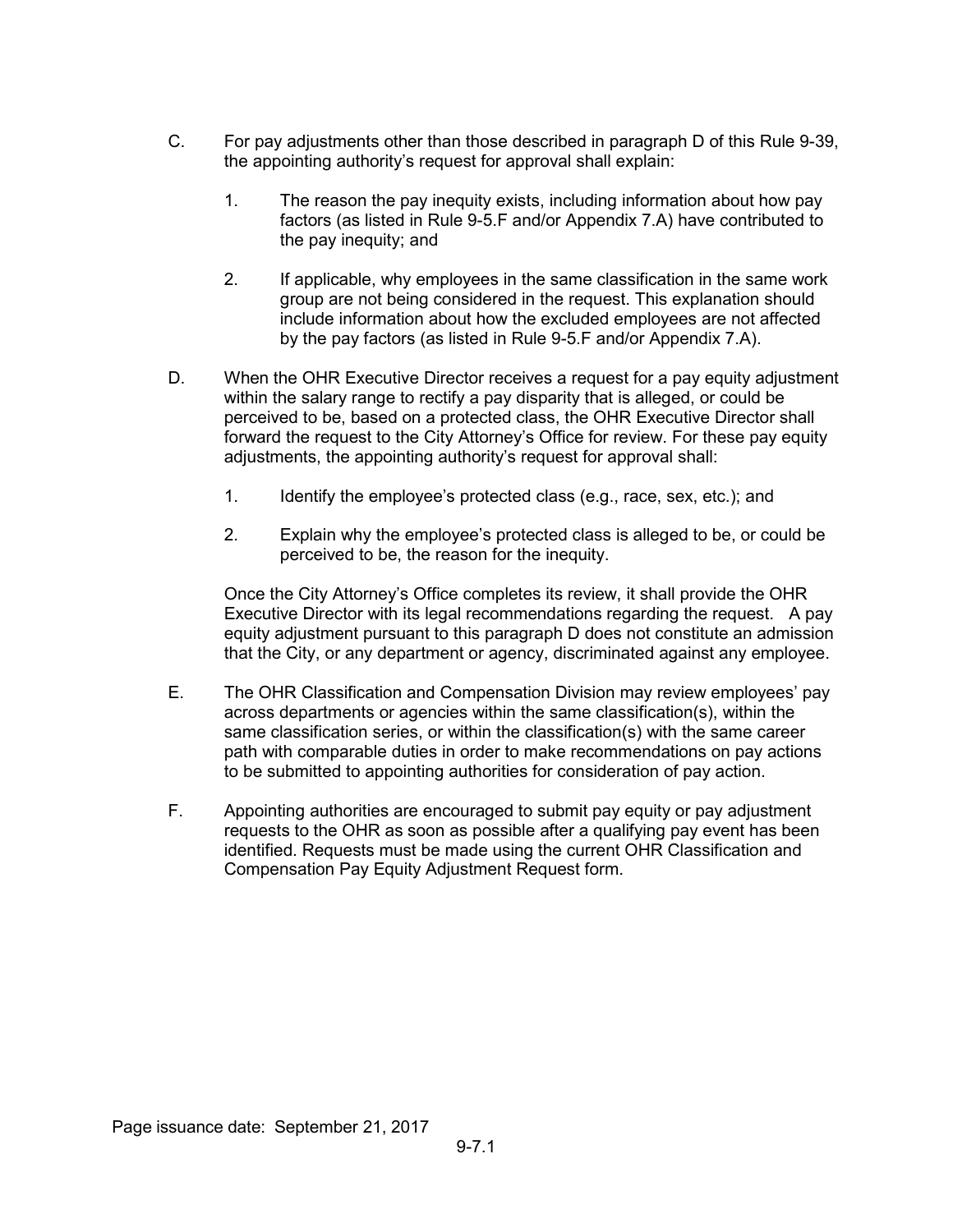9-65 Work Assignment Outside of Job Classification (Revised May 20, 2008; Rule Revision Memo 28C)

- A. An appointing authority may temporarily assign the duties of a vacant position in a higher level classification to an employee in a lower level classification for a period of one year in accordance with the criteria established in this rule. Assignments for periods longer than one year require the approval of the OHR Executive Director.
- B. 1. Employees are eligible for additional pay for such assignments when they have been assigned all of the duties and responsibilities of the vacant position in the higher level classification;
	- 2. Additional pay for work outside of an employee's job classification shall start at the beginning of the work week following the fifteenth day of the temporary assignment, and continue for the duration of the assignment.
- C. The employee shall receive additional pay equal to eight percent (8.0%) above his or her regular base pay, unless the employee is receiving equipment differential. (Revised July 31, 2015; Rule Revision Memo 12D)
- D. 1. The employee's job classification will not change as a result of a temporary assignment of higher level job duties and responsibilities. Employees receiving additional pay for working outside of their assigned classification shall not be eligible for re-allocation to the higher level classification.
	- 2. If an employee receives a merit increase during the temporary assignment, the pay for the work assignment outside of job classification shall be re-calculated based on the employee's base pay including the merit increase. The re-calculated pay shall be effective on the effective date of the merit increase (Revised January 1, 2011; Rule Revision Memo 51C).
- E. Upon completion of the temporary assignment, the employee's pay shall return to the employee's base pay prior to the temporary assignment, including any merit increase awarded during the temporary assignment.
- F. Pay for work outside of an employee's job classification does not impact subsequent pay for promotion, demotion or any other personnel action.

9-66 Recruitment bonus (Revised September 21, 2017; Rule Revision Memo 30D)

A. A department or agency may pay a one-time recruitment bonus of up to \$10,000 according to the below schedule to attract a highly qualified external candidate whose skills, knowledge and/or abilities are deemed essential to the mission and operations of the City.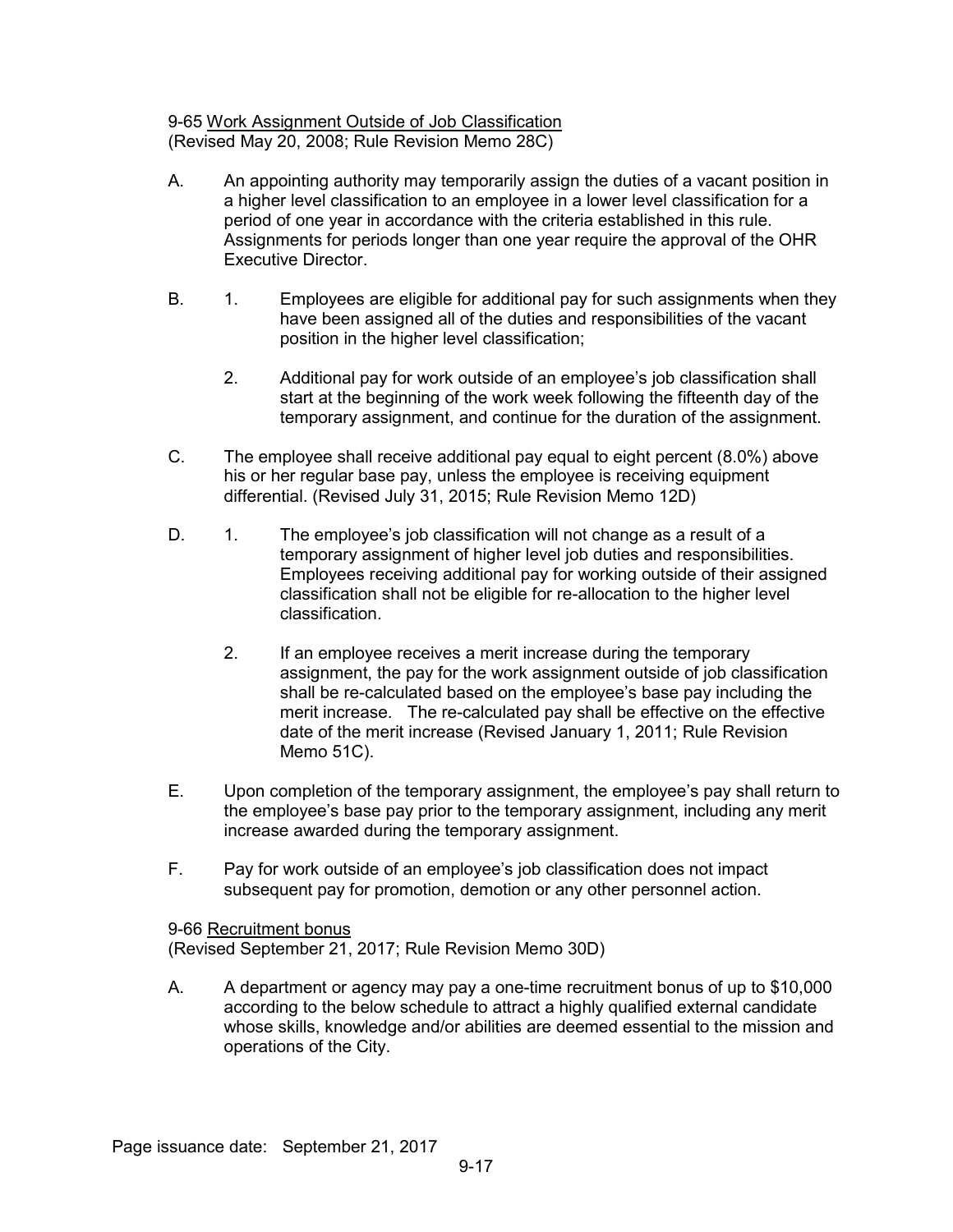- B. The amount of the recruitment bonus must be justified in writing and submitted by the department or agency to the appointing authority and the OHR Executive Director for approval. The justification must clearly demonstrate that the position is difficult to fill in the absence of a recruitment bonus.
- C. The determination to pay a recruitment bonus must be based on criteria including, but not limited to:
	- 1. The success (or lack thereof) of recent efforts to recruit external candidates for similar positions, using indicators such as job offer acceptance rates, the length of time required to fill similar positions, and the probable cost of renewed recruitment efforts;
	- 2. The current salary and fringe benefits package the candidate receives;
	- 3. Employment trends and competition in the local labor market that make it difficult to recruit candidates for similar positions;
	- 4. Special qualifications or competencies (i.e., knowledge, skills, abilities, education, etc.) required for the position. These competencies must be applicable to a vast majority of the duties and responsibilities of the job or be of critical importance to the job;
	- 5. The desirability of the duties, work or organizational environment of the position; and
	- 6. Other supporting factors.
- D. The below amounts may not be exceeded unless the agency appointing authority has justification to do so (e.g., has identified a critical candidate whose skills, knowledge, and/or abilities are essential to the mission and operations of the City) and the appointing authority has obtained the approval of the OHR Executive Director. However, no recruitment bonus may exceed \$10,000.

| <b>Position Level of New Hire</b> | Amount         |
|-----------------------------------|----------------|
| Below the level of Manager        | Up to \$2,500  |
| Manager                           | Up to \$5,000  |
| <b>Director</b>                   | Up to \$10,000 |

The above amounts will not be grossed-up to cover taxes and other deductions on behalf of the candidate.

- E. A request to provide a recruitment bonus must be approved by the appointing authority and the OHR Executive Director before the recruitment bonus is included in an offer. The appointing authority's approval indicates sufficient existing budget funds to cover the expense.
- F. The candidate is eligible to receive the recruitment bonus as a one-time payment (less applicable taxes and other deductions) upon successful completion of employment probation. If the candidate does not successfully complete employment probation, the recruitment bonus will not be paid.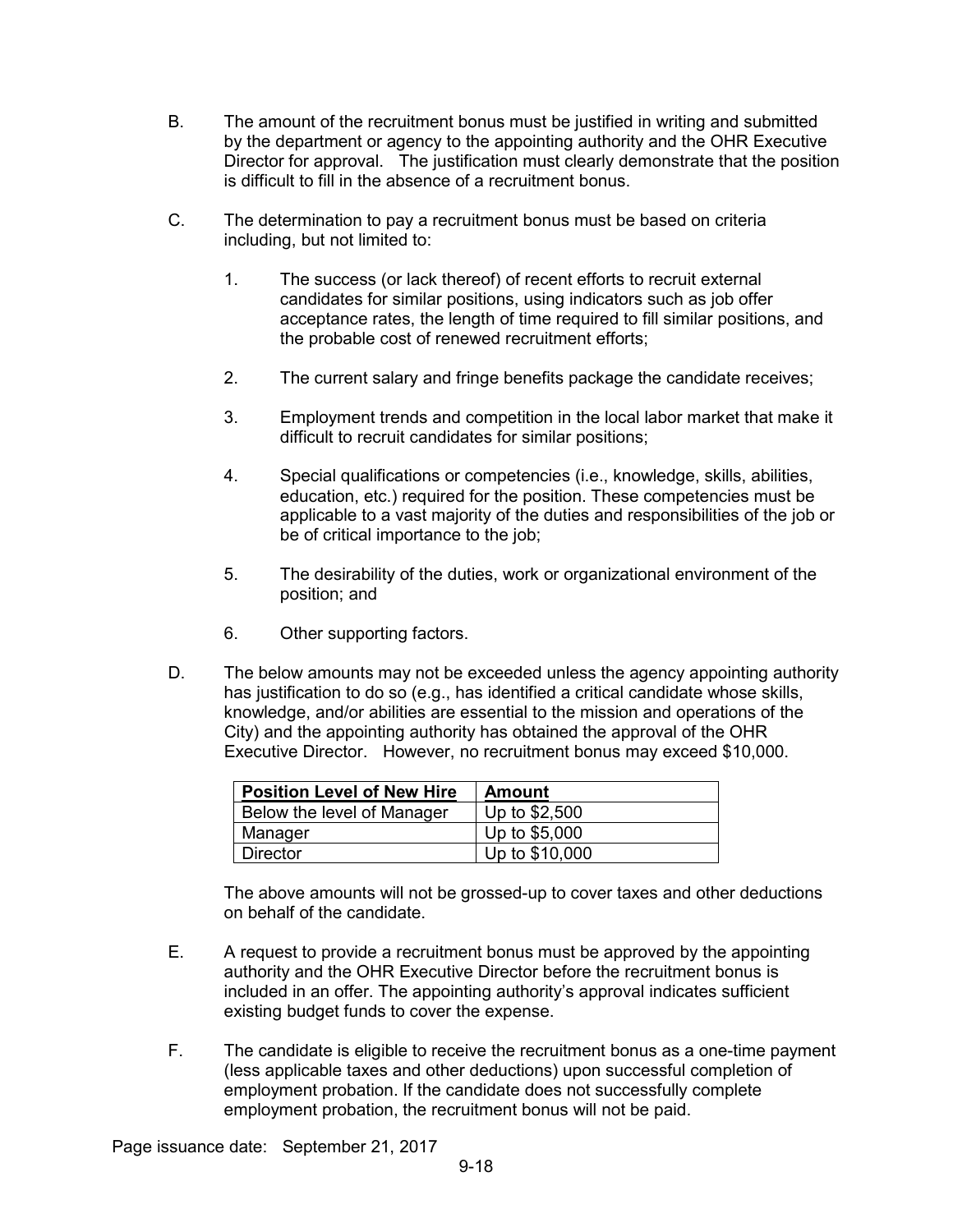G. The employee receiving the recruitment bonus must remain employed by the City for two (2) years. If the employee voluntarily terminates employment before serving two (2) years, the employee must repay part of the recruitment bonus. The amount of the repayment shall be pro-rated for each year of service. The repayment of the recruitment bonus shall be deducted from the employee's final paycheck. Any remainder shall be paid by the employee to the City within 30 days of the employee's last day of employment with the City. These terms must be included in the employment offer letter, and the employee receiving the recruitment bonus shall acknowledge acceptance of these terms when signing the employment offer letter. Payment of a recruitment bonus and the employee's acceptance of these terms shall not constitute an employment contract.

#### 9-67 Relocation assistance

(Revised September 21, 2017; Rule Revision Memo 30D)

- A. A department or agency may pay relocation costs of up to \$7,500 to attract a highly qualified external candidate whose skills, knowledge, and/or abilities are deemed essential to the mission and operations of the City, provided that the candidate's new main job location is at least 50 miles farther from his or her former home than the candidate's old main job location was.
- B. The amount of the relocation assistance must be justified in writing and submitted by the department or agency to the appointing authority and the OHR Executive Director for approval. The justification must clearly demonstrate that the position is likely to be difficult to fill in the absence of relocation assistance.
- C. The determination to pay relocation assistance must be based on criteria including, but not limited to:
	- 1. The availability and quality of local candidates possessing the competencies required for the position, including the success of recent recruitment efforts to recruit external candidates for similar positions, using indicators such as job offer acceptance rates, the length of time required to fill similar positions, and the probable cost of renewed recruitment efforts;
	- 2. Employment trends and competition in the local labor market that make it difficult to recruit candidates for similar positions;
	- 3. Special qualifications or competencies (i.e., knowledge, skills, abilities, education, etc.) required for the position. These competencies must be applicable to a vast majority of the duties and responsibilities of the job or be of critical importance to the job;
	- 4. Personal and/or professional disruption that will occur as a result of relocation;
	- 5. The desirability of the duties, work or organizational environment of the position; and
	- 6. Other supporting factors.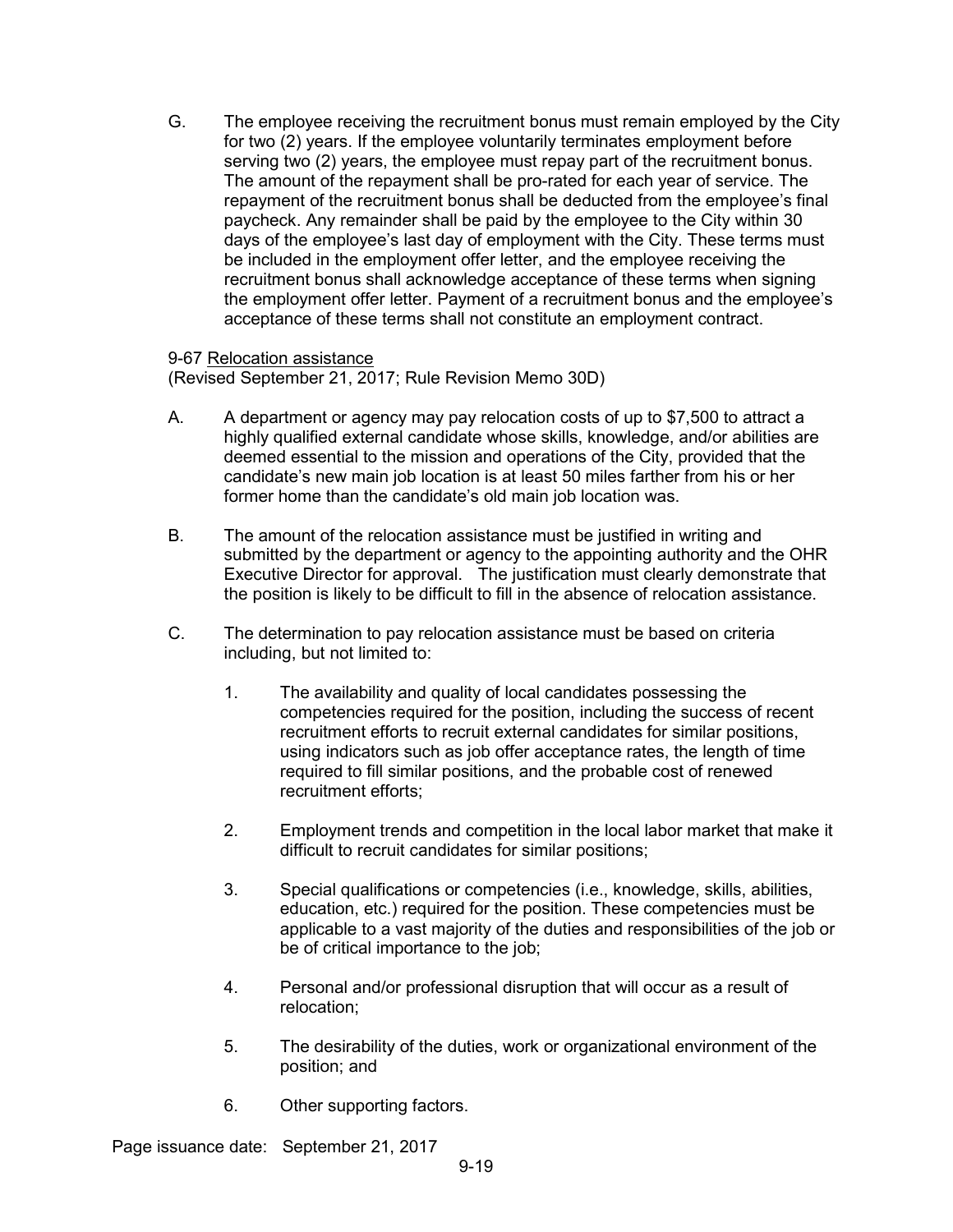- D. An appointing authority may offer up to, but may not exceed, a relocation assistance payment of \$7,500. The amount of the offer is to be determined by the appointing authority with considerations given to the distance of the move, the size of the household involved in the move, etc. The relocation assistance payment will not be grossed-up to cover taxes and other deductions on behalf of the candidate.
- E. A request to provide relocation assistance must be approved by the appointing authority and the OHR Executive Director before relocation assistance is included in an offer. The appointing authority's approval indicates sufficient existing budget funds to cover the expense.
- F. The candidate is eligible to receive relocation assistance as a one-time payment (less applicable taxes and other deductions) within his or her first month of employment. The candidate is not required to submit qualifying expenses documentation to Accounts Payable, but the candidate should work with his or her tax advisor to appropriately declare the qualifying expenses to the IRS.
- G. The employee receiving relocation assistance must remain employed by the City for two (2) years. If the employee voluntarily terminates employment prior to serving two (2) years, the employee must repay part of the relocation assistance. The amount of the repayment shall be pro-rated for each year of service. The repayment of the relocation assistance shall be deducted from the employee's final paycheck. Any remainder shall be paid by the employee to the City within 30 days of the employee's last day of employment with the City. These terms must be included in the employment offer letter, and the employee receiving the relocation assistance shall acknowledge acceptance of these terms when signing the employment offer letter. Payment of relocation assistance and the employee's acceptance of these terms shall not constitute an employment contract.

# Section 9-70 Hours of Work

# 9-71 Standard Work Week

- A. The five (5) day forty (40) hour week shall be the standard work week for employees of the Career Service.
- B. Standard work hours shall be eight (8) hours per day, excluding the meal period. In certain cases, because of the character of the work, it may be necessary for an employee to be required to eat a meal while working. When the meal period is spent predominantly for the benefit of the City, the employee shall be paid for the entire meal period (Effective October 10, 2008; Rule Revision Memo 32C).
- C. Appointing authorities shall be responsible for establishing daily work schedules.
- D. The work week shall begin on Sunday and end on Saturday unless otherwise designated by the appointing authority.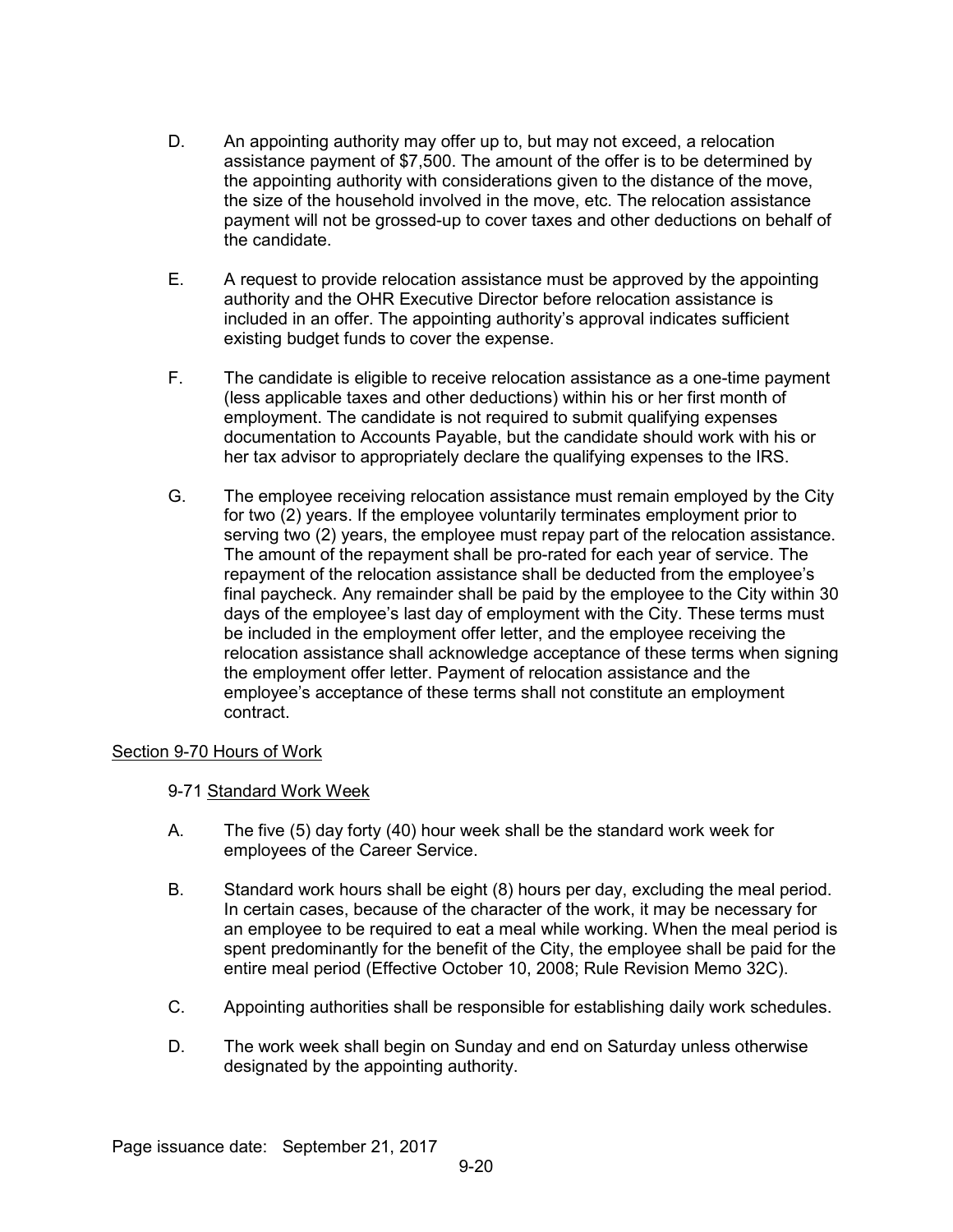#### 9-72 Posting of Changes in Work Schedules (Re-numbered October 10, 2008; Rule Revision Memo 32C)

- A. If work schedules are changed, appointing authorities shall post such schedules so that affected employees are provided with adequate notice of the change in advance of the work week in which it is supposed to occur. However, appointing authorities may require an employee to arrive early or stay beyond his or her regular work schedule or return to work to provide essential City services without such notice (Revised September 21, 2010; Rule Revision Memo 49C; and June 17, 2011; Rule Revision Memo 55C).
- B. Employees are permitted to request a temporary change in daily work schedules in order to accommodate personal needs. Appointing authorities have the discretion to grant this request based on the business needs of the department or agency.

9-73 Interruption of Work and Pay during City-wide Emergency (Effective June 8, 2007; Rule Revision Memo 20C: Re-numbered October 10, 2008; Rule Revision Memo 32C)

- A. An employee who is excused from work for the day or any part of the day when the work program is interrupted (e.g., because of weather) shall be considered to have worked the number of hours included in his or her regular daily schedule. An on-call employee who is called to work and not assigned because of an interruption or change in the work program shall be considered to have worked two (2) hours on that day.
- B. Work interruptions during a City-wide emergency declared by the Mayor:

In addition to pay for the interrupted work hours, employees who work during the hours of a City-wide emergency declared by the Mayor are eligible for compensation for working during hours attributed to the emergency condition as follows:

- 1. Non-exempt employees shall also receive pay for the actual time they work during the City-wide emergency. For purposes of determining if an employee is entitled to overtime, the work hours interrupted by the Citywide emergency shall be counted as time worked in addition to time actually worked and other amounts, such as paid holidays, periods of paid leave, or any discharge of compensatory time, as provided by the overtime provisions of this rule.
- 2. a. An employee exempt from overtime shall be paid at the straight time hourly rate for each hour worked that was related to the emergency. Interrupted work hours during a City-wide emergency count as time worked and exempt employees eligible for overtime in accordance with 9-93 Overtime Exceptions will be compensated for hours beyond forty (40).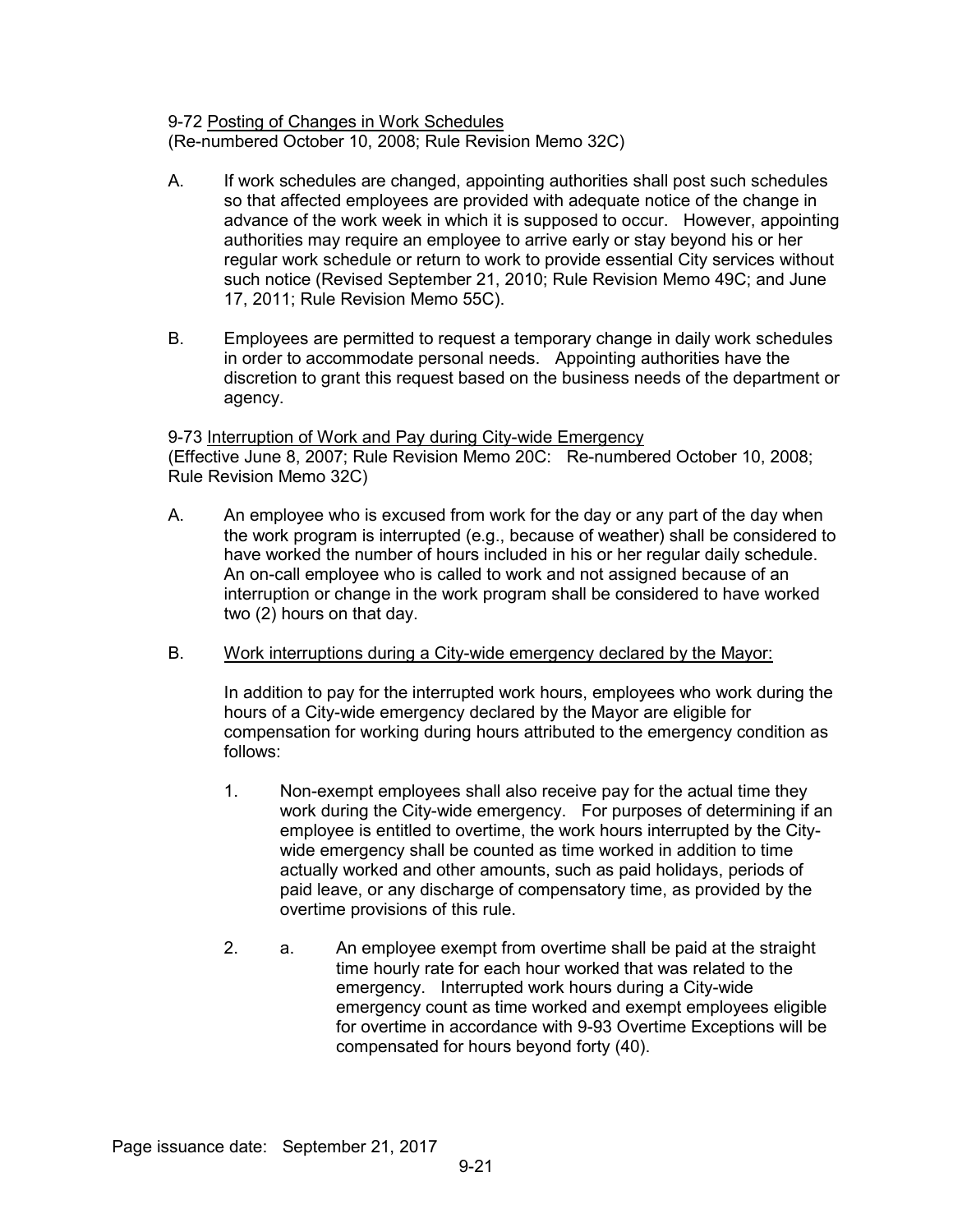- b. City-wide emergency pay may be paid in either cash or compensatory time off, at the discretion of the appointing authority. Compensatory time may be taken at any time mutually convenient to the employee and the appointing authority. All accrued compensatory time shall be used by March 31<sup>st</sup> of each calendar year or paid in cash by the final pay period in April of that year (Revised January 1, 2010; Rule Revision Memo 42C).
- 3. Employees who were on other leave such as paid time off, vacation, compensatory time, sick, or unpaid leave must use that leave unless called back to work. When called back to work, unused leave hours are returned to the banks and work hours are counted (Revised January 1, 2010; Rule Revision Memo 42C).
- 4. Employees who telecommute must have prior written approval to telecommute from their appointing authority or designee. The written approval shall include the employee's assignment while telecommuting. An employee must demonstrate that he or she accomplished the assignment in accordance with the written approval.

# Section 9-80 Special Work Schedules

- A. Deviations from the standard workweek, eight (8) hour work-day or designation of special work schedules may be made so long as they are in accordance with the provisions of this section. The appointing authority must provide written notification to the OHR Executive Director of any change to the standard workweek or the designation of special work schedules for employees.
- B. Establishment:
	- 1. When the work program of a department or agency is such that the interests of the City as well as the efficiency of the organization can better be served by a special work schedule, the appointing authority may establish one for specified units, individual employees, or the entire agency.
	- 2. Employees affected by the proposed schedule should be consulted concerning their preferences prior to the establishment of the special work schedule, and their wishes should be recognized wherever possible. The final determination shall be within the discretion of the appointing authority.
	- 3. When an appointing authority determines that the special work schedule has not served the best interests of the City, the appointing authority may discontinue the special work schedule and shall provide written notification to the OHR Executive Director.
- C. Ten hour schedule:

Under a ten hour schedule, employees are scheduled to work ten (10) hours per day, four (4) days per work week. Days off shall be scheduled consecutively wherever possible, provided, however, that one of the three (3) days off may be scheduled on any day during the work week in order to prevent staff shortages on any workday.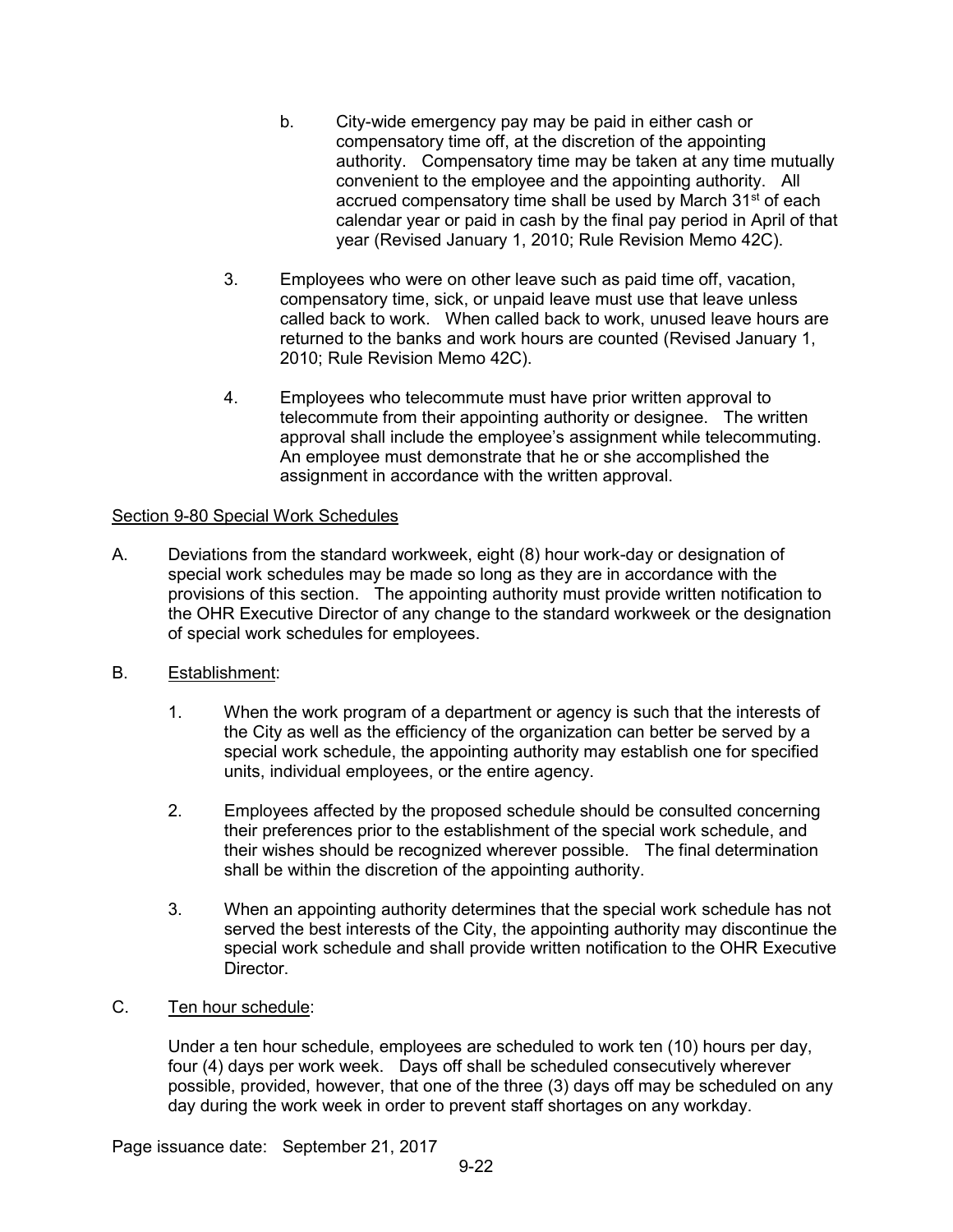#### D. Nine/eighty schedule:

Under a nine/eighty schedule, employees are scheduled to work nine (9) hours per day, four (4) days per work week, and four (4) hours on one day of the work week. The start and end date of the work week must be changed so that the work week does not contain more than forty (40) hours of scheduled work. This is accomplished by having the work week begin in the middle of the day on which the four (4) hour shift is scheduled, and end in the middle of that day a week later. This day is the flex day, upon which the employee will work eight (8) hours every other week, and will have off the rest of the time. Days off shall be scheduled consecutively wherever possible, provided, however, that the flex day may be scheduled on any day during the work week in order to prevent staff shortages on any workday.

# E. Alternate work schedules:

The appointing authority may establish an alternate work schedule when neither the standard work week nor any of the special work schedules set forth in this section permit the department or agency to provide necessary services.

# F. Telecommuting:

- 1. Telecommuting is the practice of working at home or from a site other than a department or agency's central workplace. It is a work alternative which appointing authorities may offer to or require of employees.
- 2. Telecommuting is not an employee benefit but an alternative method of meeting the City's needs. Telecommuting is a privilege and an appointing authority has the right to refuse to make telecommuting available to an employee and to terminate a telecommuting arrangement at any time.
- 3. Employees may express a desire not to telecommute and appointing authorities should consider employees' wishes along with the needs of the City in making a final determination.
- 4. Permission to telecommute shall be conditioned on compliance with the telecommuting guidelines established by the OHR Executive Director (see Appendix).

# Section 9-90 Overtime

9-91 Policy (Revised November 18, 2015; Rule Revision Memo 15D)

- A. In accordance with the FLSA, all work performed in excess of forty (40) hours per week by non-exempt employees shall be designated overtime work for the purposes of compensation, subject to the following exceptions:
	- 1. On-call employees working for seasonal recreational establishments that do not operate for more than seven months in any calendar year shall be exempt from overtime pay and shall be paid the straight time hourly rate for all hours worked in a work week, including all hours worked in excess of forty (40) hours per week.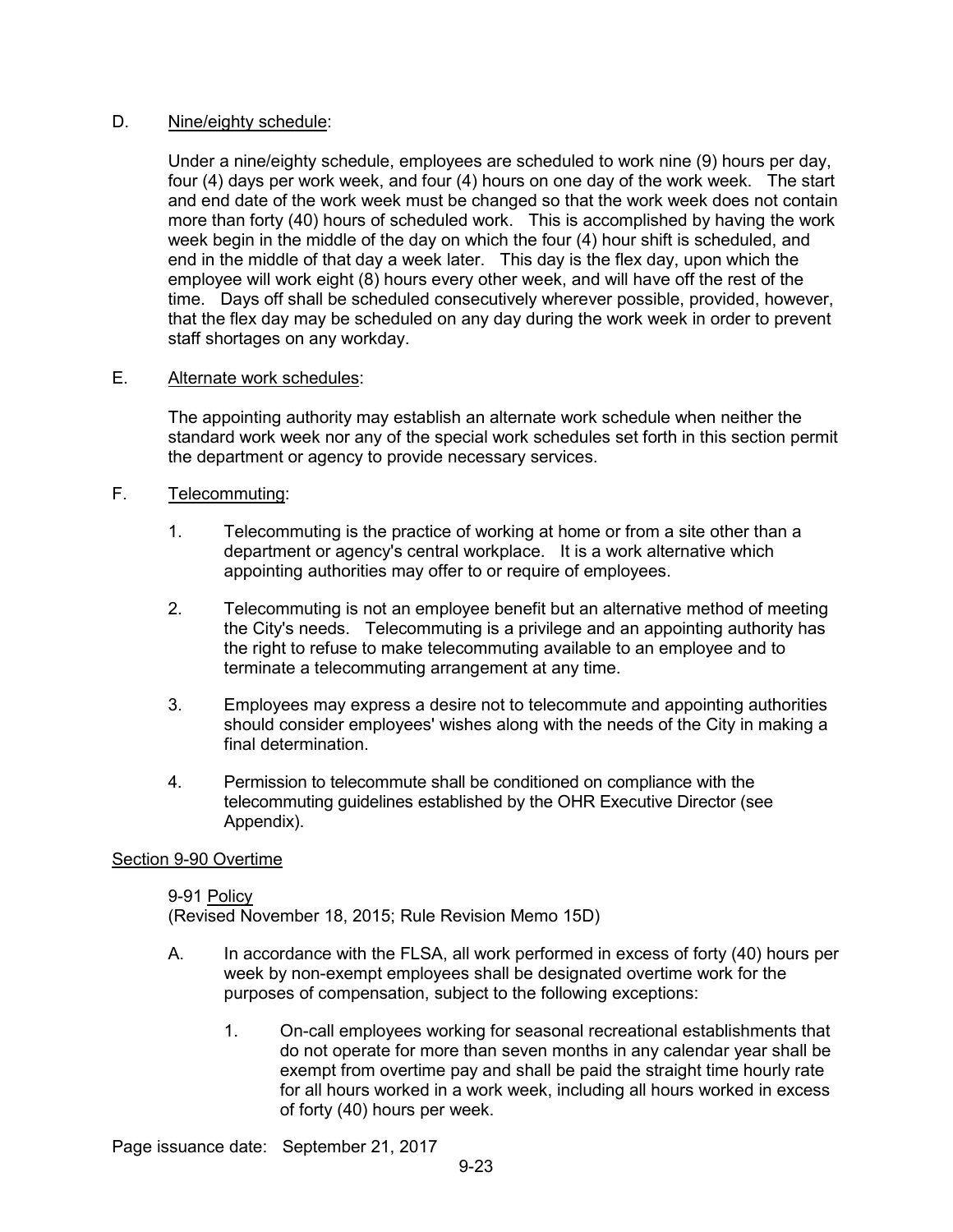- 2. On-call employees whose rates of pay are set by the community rate schedule established by ordinance shall be paid overtime according to that schedule. If the community rate schedule makes no provisions for overtime, such employees shall be paid overtime in accordance with section 9-100.
- B. If a paid holiday, a period of paid leave, or discharge of compensatory time occurs during a work week, such time shall be counted as time worked when determining whether an employee has worked overtime. Time spent taking courses outside of the normal work day shall not be counted as time worked, even if the employee receives paid training leave to take the courses, unless the City has required the employee to take the course.
- C. Unpaid leave shall not count as time worked.
- D. The hours worked as an election judge by an employee shall not be counted as time worked for the purposes of determining overtime eligibility. If an employee wishes to work as an election judge during a regularly scheduled shift, the employee must request leave from the appointing authority.

# 9-92 Criteria for Authorizing Overtime Work

- A. Overtime work shall be authorized to provide essential City services when such services cannot otherwise be provided by regular or special work schedules. Except in cases of emergency, overtime work shall be authorized and assigned in advance by an employee's supervisor or other designated individual. Working unauthorized overtime may be grounds for discipline, up to and including dismissal.
- B. When an employee has been assigned work outside of his or her normal work schedule, such overtime shall be subject to the same reporting requirements as regular work hours. Failure to report for such work may be cause for disciplinary action, up to and including dismissal.

# 9-93 Overtime Exceptions

Employees in overtime exempt classes as defined by the FLSA shall not receive overtime pay, except in the following situations:

- A. Based on community practice, the OHR Executive Director may recommend an exception to the overtime exclusion for a designated classification or classifications to the Board for approval.
- B. Career Service employees who work for the DHHA in exempt classifications in the Health Technical and Related Support, Health Professional, and Doctors occupational groups, when comparable classifications in the DHHA personnel system have been granted an exception to the overtime exclusion by the DHHA.
- C. Upon the request of an appointing authority, the OHR Executive Director may grant an exception to overtime exclusion for a specified period of time when the employee will provide services for the City during declared emergencies. (Revised July 31, 2015; Rule Revision Memo 12D)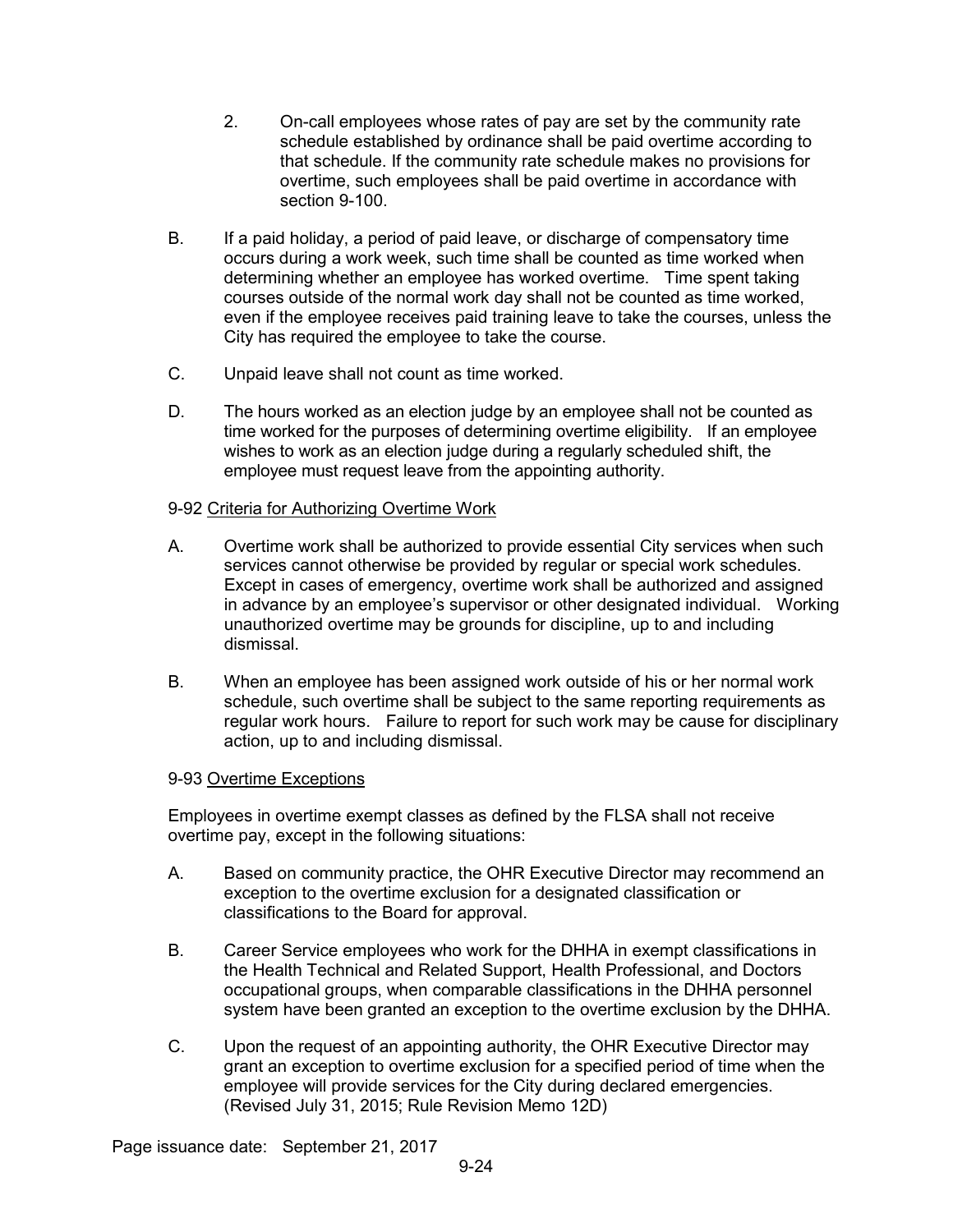- D. Based on community practice, overtime shall be paid only under the circumstances outlined below to incumbents in the FLSA overtime exempt, first level supervisory classes approved by the Board:
	- 1. Scheduled overtime occurring in a holiday week;
	- 2. Overtime related to after-hour emergency response duties;
	- 3. Publicly scheduled events requiring infrastructure support; and
	- 4. Snow removal activities.

Section 9-100 Payment for Overtime (Revised June 17, 2011; Rule Revision Memo 55C)

- A. Non-exempt employees: Non-exempt employees who work overtime shall receive compensation at the rate of one and one-half  $(1 \frac{1}{2})$  times the regular rate of pay applicable to the position.
	- 1. The regular rate of pay shall be computed as follows:
		- a. Multiply the hourly rate by the employee's actual hours of work in the work week to determine the weekly salary equivalent.
		- b. Total the weekly salary equivalent plus all payments for differentials, standby, and any other compensation required by FLSA to be included in the regular rate of pay for the work week, and divide by the number of hours the employee actually worked during that week.
	- 2. Compensatory time:
		- a. Overtime compensation may be paid either in cash or in compensatory time off, at the discretion of the appointing authority. The appointing authority shall inform employees of the department's or agency's overtime compensation policy. Compensatory time off shall be accrued at the rate of one and one-half (1-1/2) times the overtime hours worked. An employee who has accumulated eighty (80) hours of compensatory time and is required to work overtime shall only be paid for such overtime in cash. All accrued compensatory time shall be used by March 31st or paid out in cash by the final pay period of April of that year.